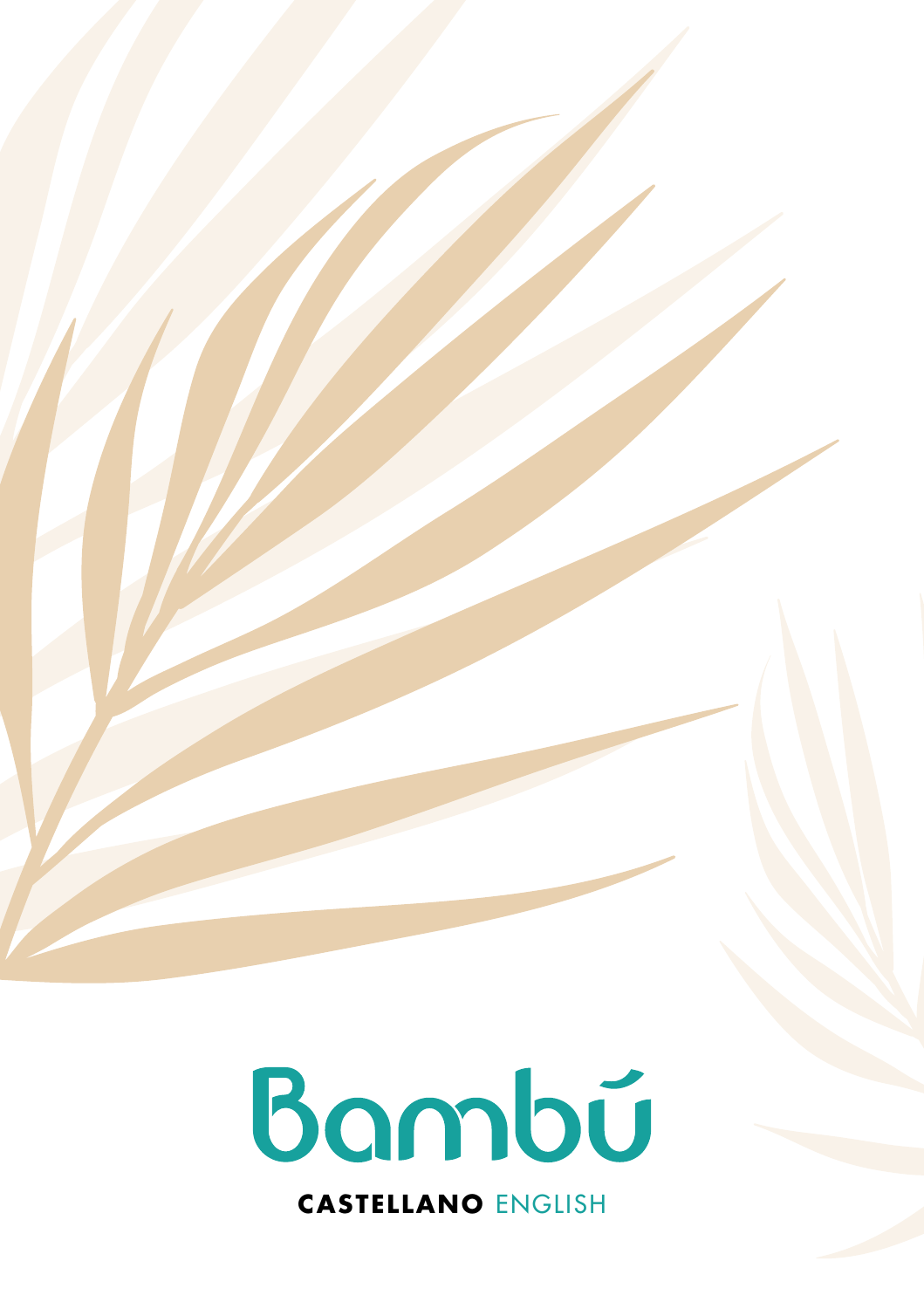## **BEBIDAS** DRINKS

## **C Ó C T E L E S C L Á S I C O S**

#### CLASSIC COCKTAILS

**MOSCU MULE** Vodka, zumo de lima y ginger beer Vodka, lime juice and ginger beer

#### **MOJITO CLÁSICO / FRESA/ MARACUYÁ**

Ron, menta, lima, azúcar y soda Rum, mint, lime, sugar and soda

**MOJITO DIPLOMÁTICO** Ron Diplomático 12 años, menta, lima, azúcar y soda Diplomático rum 12 years, mint, lime, sugar and soda

**FRESA & CAVA** Gin, fresa, zumo de limón y cava Gin, strawberry, lemon juice and cava

**LALOLA**  Pisco, mango, lima y especias tajine Pisco, mango, lime and tagine spices

**EXOTIC SUMMER** Ron, maracuyá, zumo de piña y lima Rum, passion fruit, pineapple juice, lime

**BLOODY GOOSE** Vodka Grey Goose, zumo de limón, zumo de tomate y pepino Grey Goose vodka, lemon juice, tomato juice, cucumb

**JACK PASSION** Jack Daniel, maracuyá, zumo de limón y hierba buena Jack Daniel's, passion fruit, lemon juice, mint

**PIÑA COLADA** Ron, zumo de piña, vainilla, piña y coco Rum, pineapple juice, vanilla, pineapple and coconut

**FROZEN DAIQUIRI** Ron, zumo de lima y puré de fresa casera (Opción clásico con lima) Rum, lime juice, homemade strawberry purée (Classic option with lime)

**PATRÓN MARGARITA** Tequila Patrón Silver, zumo de lima, jarabe de azúcar, albahaca fresca Una obra maestra de tequila Patrón Silver tequila, lime juice, sugar syrup, fresh basil A tequila masterpiece

#### **FROZEN MARGARITA CLÁSICO / FRESA**

Tequila José Cuervo, triple seco, zumo de limón, jarabe de azúcar, sal. José Cuervo tequila, triple sec, lemon juice, sugar syrup, salt

#### **VERMUT Y APERITIVOS** VERMUT & APÉRITIFS

**VENUS SPRITZ** Vino rosado, fresa, limón, tónica Rosé wine, strawberry, lemon, tonic

**NEGRONI** Gin, Campari y vermut rosso Gin, Campari and vermut rosso

**MART IN I F IERO SPR ITZ , CAVA , SODA**

**VERMUT DE LA CASA**  House Vermouth

**MARTINI BLANCO / ROSSO** Martini White / Rosso

## **GIN & TONICS**

TODOS SERVIDOS CON TÓNICA SCHWEPPES PREMIUM ALL SERVED WITH SCHWEPPES PREMIUM TONIC

**BOMBAY SAPPHIRE, LIMÓN** 

Bombay Sapphire, lemor **HENDRICK'S, PEPINO** Hendricks, cucumbe

**MARTIN MILLER, LIMA** Martin miller, lime

**HARBOUR GIN, LIMA** harbour gin, lime

## **COMBINADOS** LONG DRINKS

**CON REDBULL /** WITH REDBULL

#### **VODKA**

Moskovskaya

Grey Goose

#### **WHISKY**

Johnnie Walker Red Label

Jack Daniel's

#### **RON** RUM

Bacardi

Brugal

Diplomático Reserva Exclusiva (12 años)

#### **TEQUILA**

Jose Cuervo Reposado

Patrón Silver

## **LICORES** SPIRITS

**JÄGERME ISTER FRANGELICO BAILEYS LIMONCELLO ORUJO DE HIERBAS 5** Digestive herbal liqueur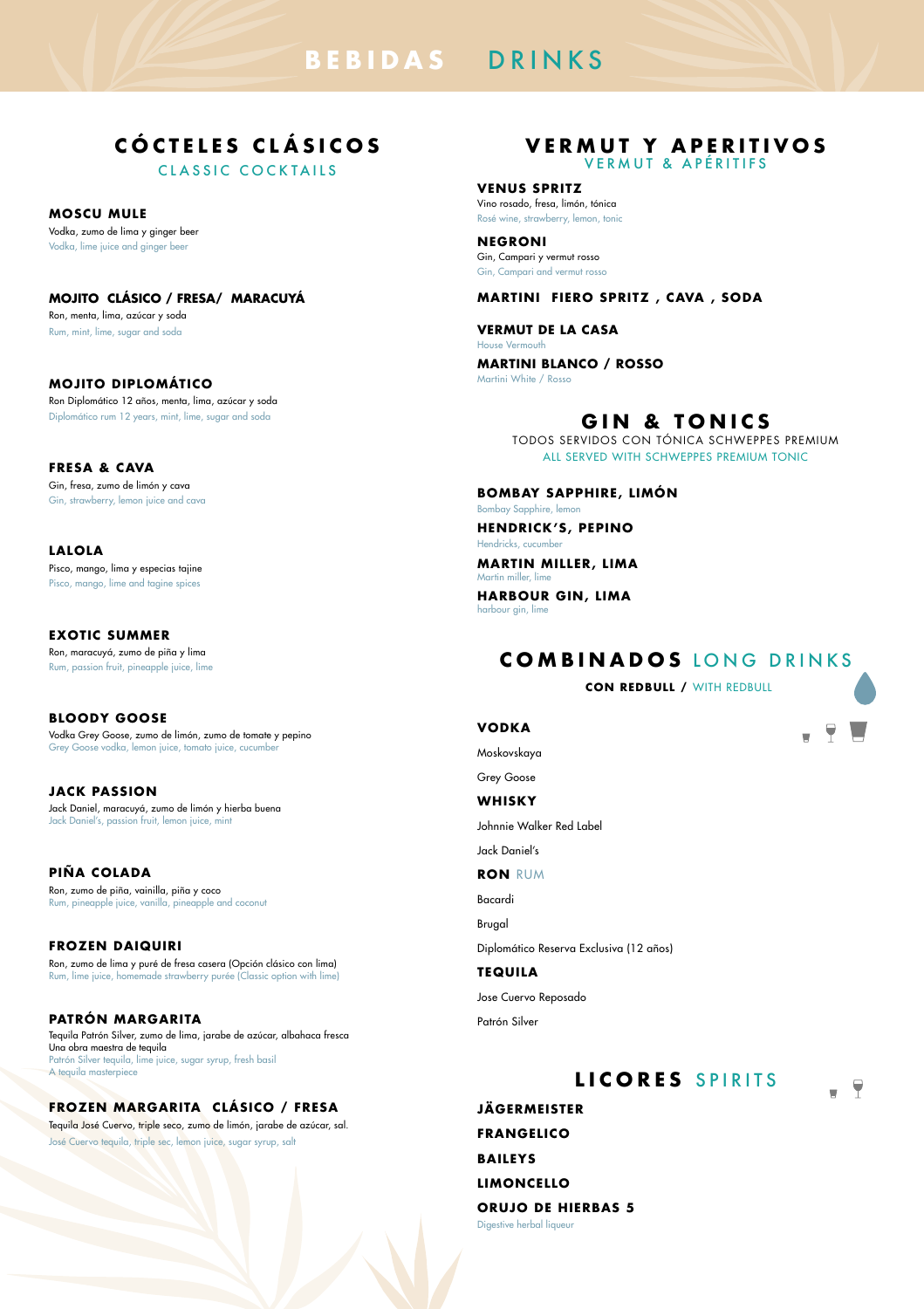

## **CERVEZA** BEER

**HE INEKEN HEINEKEN 0% ALCOHOL CRUZCAMPO ESPECIAL SIN GLUTEN** (GLUTEN-FREE) **CRUZCAMPO GRAN RESERVA DESPERADOS CLARA RADLER** SHANDY

**CERVEZA ARTESANAL (IPA)** CRAFT BEER Almogàver Hop & Roll Vicious IPA

## **VINO** WINE **ESPUMOSO** SPARKLING

**D .O . CAVA**  Anahita Brut nature reserve

**CORPINNAT8** Llopart brut rosé

#### **BLANCO** WHITE

**D.O. RUEDA** Ladivina (verdejo) **DO RIAS BAIXAS** Pazo Das Bruixas (Albariño)

**BA ILA** 

#### **VINO DULCE** SWEET WINE

**MOSCATEL**

#### **ROSADO** ROSE

**D .O . PENEDES**  Nuit&Mambo (Pinot Noir rosé) **BAILA -**

## **TINTO** RED

**DO TERRA ALTA** Labárbara (garnacha tinta y peluda) - ECO

**D .O . R IBERA DEL DUERO 6**  Viña Gormaz Crianza (Tempranillo) **BAILA -**

## **SANGRÍA**

#### **SANGRÍA DE VINO TINTO**

Con naranja, limón y aroma mediterráneo Red wine with orange, lemon and Mediterranean flavour

## **SANGRÍA DE VINO BLANCO**

Con naranja, limón y toques de vainilla White wine sangria with orange, lemon and hints of vanilla

**SANGRÍA DE CAVA** Con piña y naranja Cava sangria with pineapple and orange

## **MOCKTAILS 0% ALCOHOL**

**VIRGIN BLOODY** 

Zumo tomate, salsa perrins, tabasco, zumo de limón, sal y pimienta Tomato juice, Worcestershire sauce, tabasco, lemon juice, salt and pepper

**FREE GINGER MOJITO 5** Lima, menta y ginger beer

Lime, mint and ginger bee

 $\overline{\mathbf{P}}$ 

## **SMOOTHIE :)**

DISPONIBLES CON LECHE VEGETAL (AVAILABLE WITH VEGETABLE MILK)

**COCO LOCO** Piña, plátano, vainilla, coco y leche Pineapple, banana, vanilla, coconut and milk

**MADAME FRESITA** Plátano, fresa y leche Banana, strawberry and milk

## **NUESTRA LIMONADA** OUR LEMONADE

Limonada casera con jengibre y menta Homemade lemonade with ginger and min

COPA CUP / **JARRA** JAR **(1L )** 

## **Z U M O S N A T U R A L E S**  FRESH JUICES

**ZUMO DE NARANJA** Orange juice

**ZUMO DE FRUTA DE LA TEMPORADA**  Seasonal fruit juice

## **ZUMOS COLD PRESSED** COLD PRESSED JUICES

**DETOX BE STRONG**  Naranja, manzana, zanahoria / Orange, apple and carrot

**MANGO , FRUTA DE LA PAS IÓN**  Mango, naranja, plátano, maracuyá / Mango, orange, banana and passion fruit

## **REFRESCOS** SOFT DRINKS

**PERRIER (33CL) GINGER BEER CACAOLAT** CHOCOLATE MILK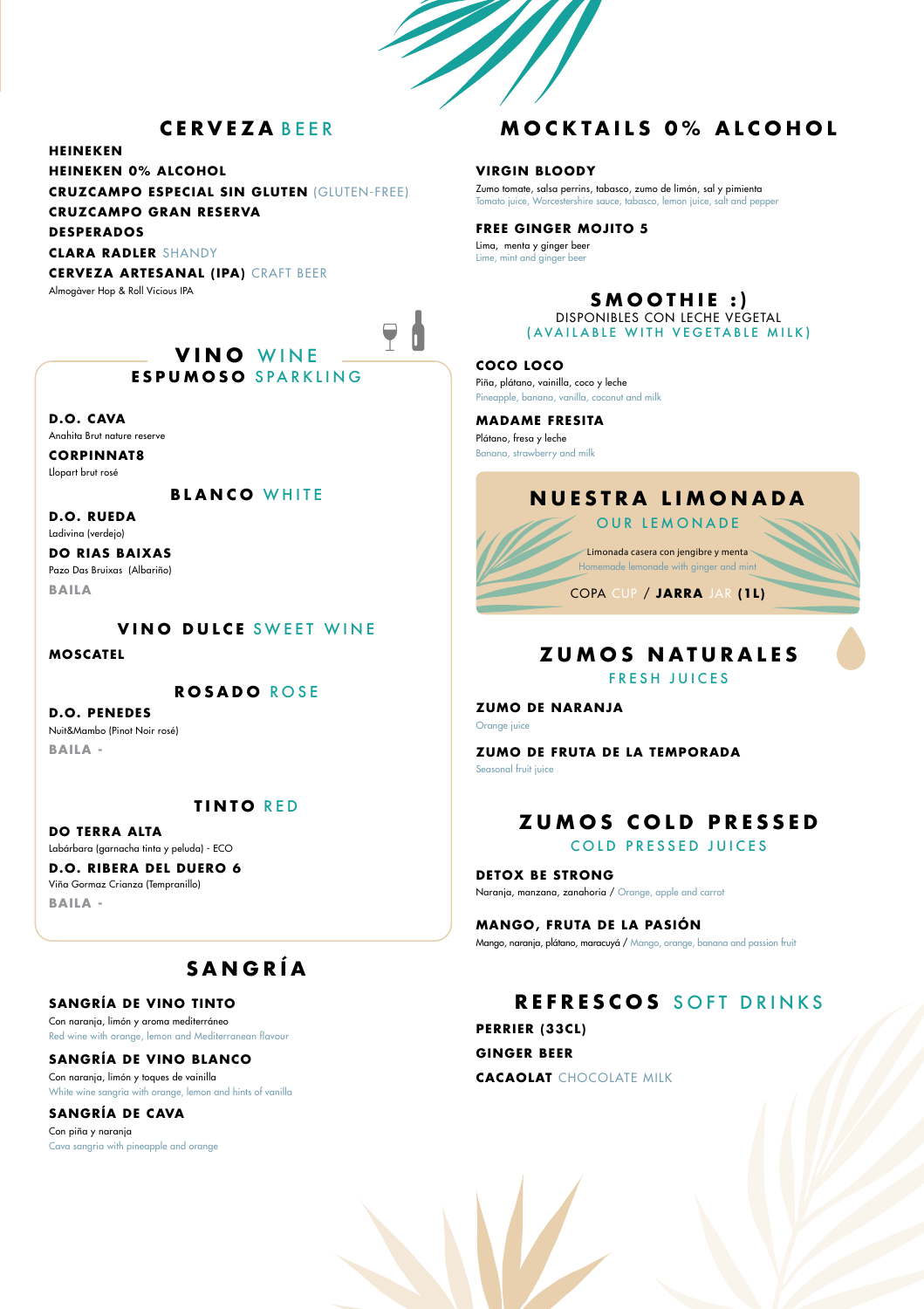## **COMIDAS** FOOD

Ŵ

## **DESAYUNO** BREAKFAST

DE 9:00H A 12:00H / 9:00 A.M. TO NOON

#### **CONTINENTAL**

2 huevos al gusto, tostadas con mantequilla, zumo de naranja natural, café / Té 2 eggs as you like, toast with butter, fresh orange juice, coffee / Tea

#### **LAS TOSTADAS** HEALTHY TOAST

**HUMMUS** Hummus de remolacha, feta, olivas Kalamata y aceite de menta Beetroot hummus, feta, Kalamata olives and mint oil

#### **GUACAMOLE**  Guacamole, espinacas, cherry, olivas y granola salada acamole, spinach, cherry tomatoes, olives and salty aranola

## **SALMÓN AHUMADO**

Salmón ahumado, queso crema, rúcula y sésamo Smoked salmon, cream cheese, rocket and sesame

**NUTELLA** Nutella, plátano y cacahuetes Nutella, banana and peanuts

#### **GALLINAS FELICES** HAPPY HENS

**HUEVOS DE PAYÉS** acompañadas de tostadas / 9:00 AM - 12:00 PM FREE-RANGE EGGS with toast / 9:00 a.m. to noon

#### **TORTILLA FRANCESA O HUEVOS FRITOS**  Omelette or fried eggs

**TORTILLA CON CEBOLLA Y TOMATE**  Onion and tomato omelette

#### **TORTILLA CON JAMÓN Y QUESO**

Ham and cheese omelette

#### **TORTILLA CON SALMÓN AHUMADO**

Smoked salmon omelett



#### **CROISSANT DE MANTEQUILLA**

Butter croissant

Mantequilla y mermelada / Butter and jam Jamón y queso / Ham and cheese



#### **CHEESEBURGER**

100% ternera , queso, lechuga, tomate, cebolla morada y mayonesa de pepinillo 100% beef , cheese, lettuce, tomato, red onion and gherkin mayonnaise

 Bacon Queso / Cheese

 Añade tu ración de patatas fritas Add a portion of fries

#### **DISFRUTA DE NUESTROS BOCATAS DEL MUNDO** ENJOY OUR SANDWICHES FROM

AROUND THE WORLD

#### **ESTAMBUL**

Kebab de pollo, salsa de tomate picante, yogur, lechuga, cebolla morada y cilantro Chicken Kebab, spicy tomato sauce, yogurt, lettuce, red onion and coriand

#### **MARRAKECH**

Pan de cristal relleno de falafel, espinacas, col lombarda, zanahoria, menta y salsa de yogur Glass bread with falafel, spinach, red cabbage and carrot, mint and yogurt sauce

#### **HANÓI**

Cerdo desmechado, zanahoria, pepino, col lombarda, cilantro y mayo sriracha Pulled pork, carrot, cucumber, red cabbage, coriander and sriracha mayo

#### **ESTOCOLMO**

Salmón ahumado, queso crema al eneldo, cebolla morada y rúcula Smoked salmon, dill cream cheese, red onion and rocket

#### **ROMA**

Mozzarella de búfala, tomate y pesto de albahaca Buffalo mozzarella with tomato and basil pesto

#### **BARCELONA**

Trikini trufado con jamón y queso Three-layer truffled ham and cheese sandwich

#### **IBÉRICO**

Pan de coca con tomate y nuestro mejor jamón de bellota. Crunchy bread with tomato and our best acorn-fed ham.

## **FRESCO Y COLORIDO** FRESH AND COLOURFUL

## **BURRATA**

Burrata con tomates cherry confitados, rúcula, aceite de albahaca y pistachos Burrata with confit cherry tomatoes, rocket, basil oil and pistachio nuts

## QUINOA & KALE \* **8 3 4 %**

Quinoa, zanahoria, coles, kale, tomate cherry, edamame, cebolla roja, granola salada y vinagreta de menta *\* También puedes pedir tu ensalada sin quinoa* Quinoa, carrots, cabbage, kale, cherry tomatoes, edamame, red onion, salty granola, mint vinaigrette *\*You can request your salad without quinoa*

#### **ELIGE UNA PROTEÍNA** CHOOSE A PROTEIN

**+ POLLO**  Pollo marinado en especias Chicken marinated in spices

#### **+ FALAFEL DE LENTEJAS ROJAS**  Red lentil falafel

**+ QUESO FETA Feta cheese**

**+ ROAST BEEF Roast Beef**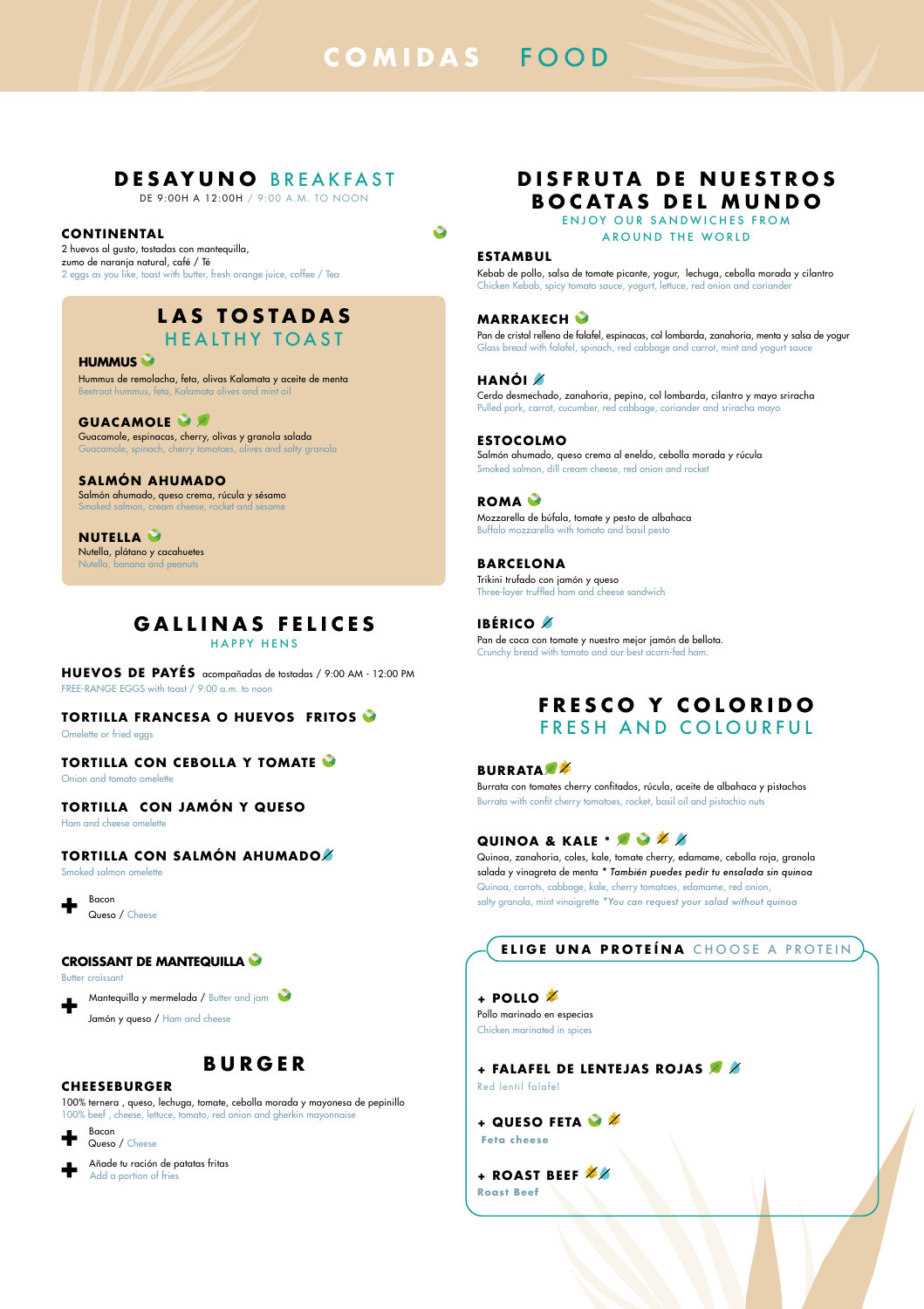

**PATATAS CHIPS GRUESAS, SALSA ESPINALER, MEJILLONES EN ESCABECHE Y ACEITUNAS** Potatoes crisps, espinaler sauce, pickled mussels and olives

 **+VERMUT** VERMOUTH **+CAÑA** HALF PINT

Patatas chips gruesas / Chunky crisps<sup>3</sup>

Olivas / *Olives* 

Mejillones en escabeche / *Pickled mussels* 

## **ACOMPÁÑALO CON** PAIR THEM WITH

#### **VERMUT NEGRO DE LA CASA**

House black vermouth

**MARTINI BLANCO WHITE / NEGRO BLACK** Martini white/black

**MARTINI FIERO SPRITZ, CAVA, SODA** Martini fiero spritz, cava, soda

**ROSSINI, CAVA, PURÉ DE FRESA NATURAL6** Rossini, cava, natural strawberry puree

## **PARA COMPARTIR** TO SHARE

#### **GAMBAS AL AJILLO**

Garlic prawns

**ESQUEIXADA** de bacalao, escarola, cherry confitado, olivas Kalamata, cebolla asada encurtida y albahaca Esqueixada of cod, escarole, confit cherry, Kalamata olives, pickled roasted onion and basil

**GYOZAS DE VERDURAS CON SALSA DE SOJA Y MISO Vegetable gyozas with soy and miso sauce** 

**MEJILLONES THAI** X Mejillones thai salsa de coco, citronella y lima kaffir Thai mussels, coconut sauce, citronella and kaffir lime

**HUMMUS DE REMOLACHA CON CRUDITÉS <sup>1</sup>** Beetroot hummus with crudités

**TACOS DE COCHINITA PIBIL** Tacos de cochinita pibil, guacamole, pico de gallo, cilantro y crema agria Pibil pork tacos, guacamole, pico de gallo, coriander and sour cream

**TORTILLA DE PATATA CON HUEVOS DE CORRAL**  Spanish omelette with free-range eggs

**CROQUETAS CASERAS DE JAMÓN** ( Mínimo 4 unidades ) Homemade ham croquettes (minimum 4 pieces)

**PATATAS BRAVAS • X** 

Patatas bravas con alioli y salsa picante Patatas bravas with spicy sauce and alioli

**JAMÓN DE BELLOTA** Acorn-fed ham

**COCA CRUJIENTE DEL MARESME**  con tomate y AOVE o con alioli. 4 (Opción pan sin gluten )

Crunchy bread from Maresme with tomato and extra virgin olive oil or aioli (Gluten-free bread option)

#### **NACHOS DEL CHIRINGUITO**

totopos fritos caseros, queso cheddar, guacamole, pico de gallo, cebolla encurtida, cilantro, crema agria y jalapeños Our nachos: homemade fried tortilla chips, cheddar cheese, guacamole, pico de gallo, cilantro, sour cream and jalapenos

**Cochinita pibil / Cochinita pibil** 



**ROAST BEEF**  Carne braseada a baja temperatura, fileteada fina, ensalada verde y salsa tártara de pepinillos Low-temperature braised meat, thinly sliced, with green salad and pickle tartar sauce

**PULPO CON PATATAS BABY**  $\overrightarrow{Z}$ Pulpo con patatas baby y pimentón de la Vera Octopus with new potatoes and paprika from la Vera

**PAELLA DE CALAMARCITOS, LANGOSTINOS Y ALMEJAS** Paella with squid, prawns and clams

**½ POLLO AL HORNO CON ENSALADA FRESCA** de verano, rucula, cherrys, zanahoria y col lombarda 1/2 roasted chicken with fresh summer salad, rocket, cherry tomatoes, carrot and red cabbage

## **PARA NO COMPARTIR** NOT FOR SHARING

**CHEESECAKE DE MARACUYÁ**  Passion fruit cheesecake

**BROWNIE** de chocolate con helado de vainilla Chocolate brownie with vanilla ice cream

**TRUFAS DE CHOCOLATE**  Chocolate truffles

**HELADOS NESTLÉ** (Pide la carta a tu camarero) Nestlé ice cream ( ask your waiter for the menu )